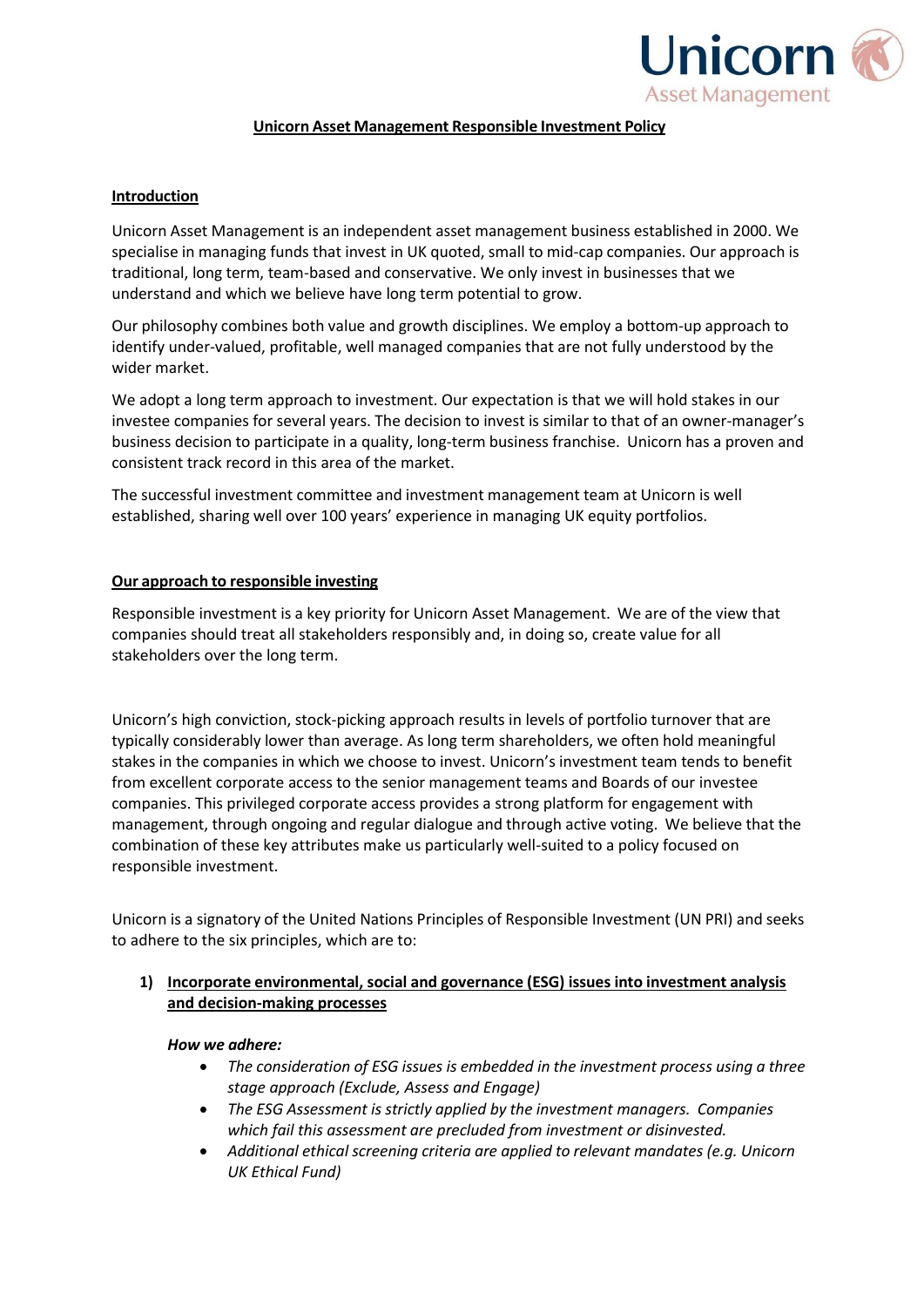

# **2) Be active owners and incorporate ESG issues into our ownership policies and practices**

### *How we adhere:*

- *Engage directly with the Senior Management and Board of Directors of investee companies through regular meetings and other channels of corporate access*
- *Actively vote on all resolutions*

## **3) Seek appropriate disclosure on ESG issues by the entitiesin which we invest**

### *How we adhere:*

- *Assess the ESG framework and disclosure of a company prior to investment and on an ongoing basis*
- *Encourage investee companiesto improve disclosure where necessary*

### **4) Promote acceptance and implementation of the Principles within the investment industry**

### *How we adhere:*

- *Attend and participate in industry events, which promote sustainable and responsible investment*
- *Engage with third party ratings agencies sharing knowledge and understanding of investee companies*

### **5) Work together to enhance our effectiveness in implementing the Principles**

#### *How we adhere:*

- *Dedicated Ethical Officer to provide oversight of ESG issues and maintain the relevance of the firm's approach*
- *Continue to review and improve our approach where necessary*

### **6) Report on our activities and progress towardsimplementing the Principles**

### *How we adhere:*

- *Monthly ESG Report produced and discussed at a quarterly ESG Committee meeting (independent and separate from the investment appraisal process)*
- *ESG findings are reviewed and challenged by The Board*
- *Full transparency of voting records*

### **Responsibility and oversight**

Unicorn's approach to responsible investing is endorsed by its Board of Directors, who act as the Firm's governing body. Consideration toward ESG factors have long formed part of Unicorn's overall investment philosophy and these considerations are consistently applied across all Funds and across the business as a whole. The ESG process is implemented by the group's Ethical Officer and overseen by the Ethical Committee, which meets quarterly, independently of the Investment Committee and reports directly to the Board. The Ethical Committee comprises:

- UAM Ethical Officer
- Members of the investment team
- A member of the risk and compliance function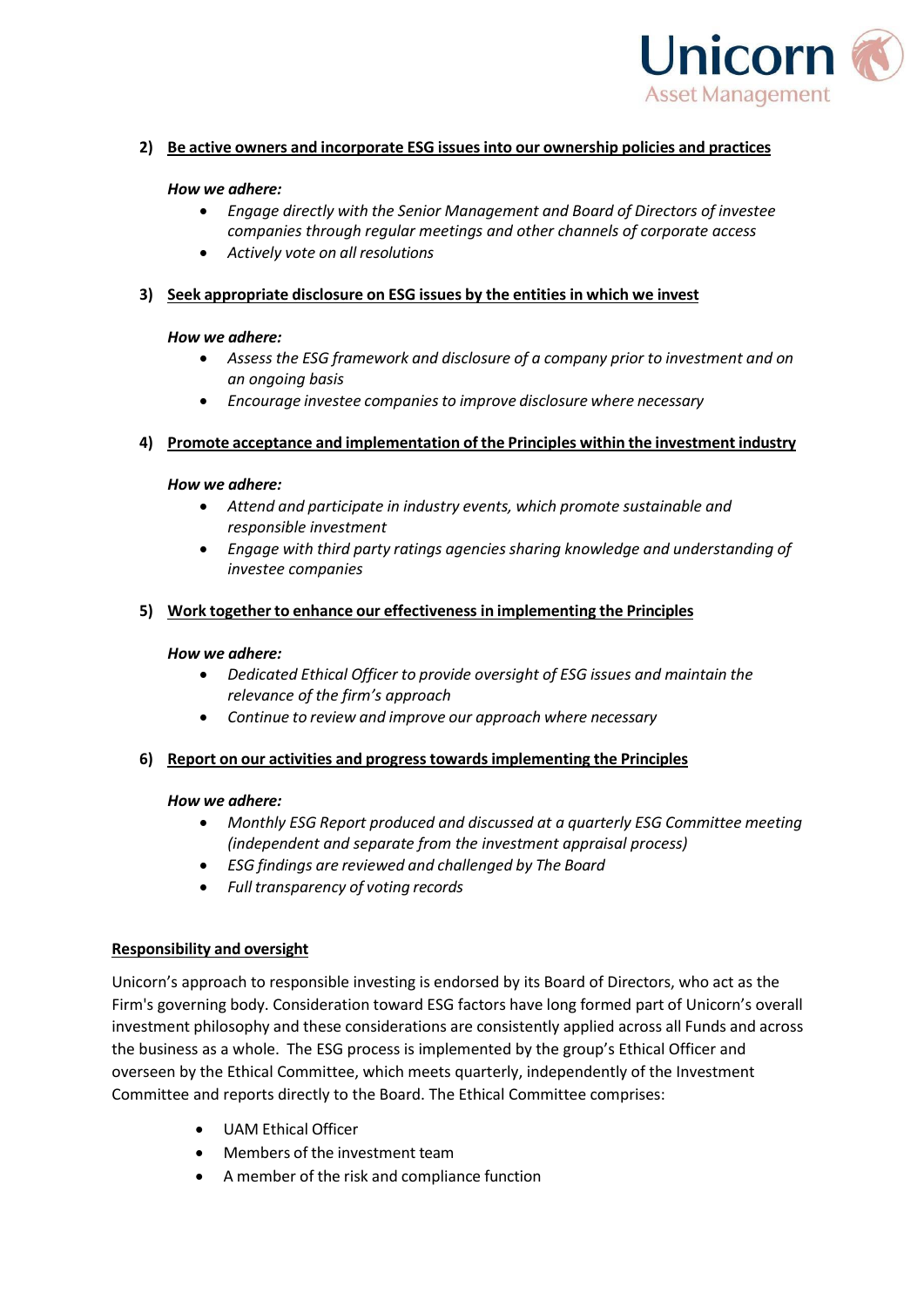

Any required actions arising from the Ethical Committee meeting are implemented by the Board as soon as is practicable. The Ethical Committee formally reviews and updates Unicorn's ESG policy on at least an annual basis, for formal sign off by the Board.

Adherence to the Firm's responsible investing and stewardship approach is assessed as part of the firm's Compliance Monitoring Programme undertaken by our Compliance Officer.

All staff members understand and are supportive of Unicorn's commitment to responsible investing.

#### **Accountability Mechanisms**

The Ethical Committee produces a monthly ESG report detailing interactions with the management teams of investee companies, a record of Unicorn's voting history and any other notable ESG engagements. The report and meeting minutes are then circulated to the Board and are discussed, as a formal agenda item, at all scheduled Board Meetings and Investment Committee Meetings.

#### **Definitions**

The three main areas of focus for responsible investment relate to the environmental and social impact of any business's activity, and the manner in which a business is managed. Together, these factors are known as Environmental, Social and Corporate Governance ('ESG'). We define these factors as follows:

- 7) **Environmental**  how does a company interact with the physical environment? Considerations include, but are not limited to; climate change, natural resources, carbon emissions, air and water pollution
- 8) **Social**  how does a company interact with society? Considerations include, but are not limited to; human rights, health and safety issues, labour standards, customer and supplier relationships and competitive practices
- 9) **Governance**  how is the company run? Considerations include, but are not limited to; transparency, ownership, board independence, ethics, diversity and executive compensation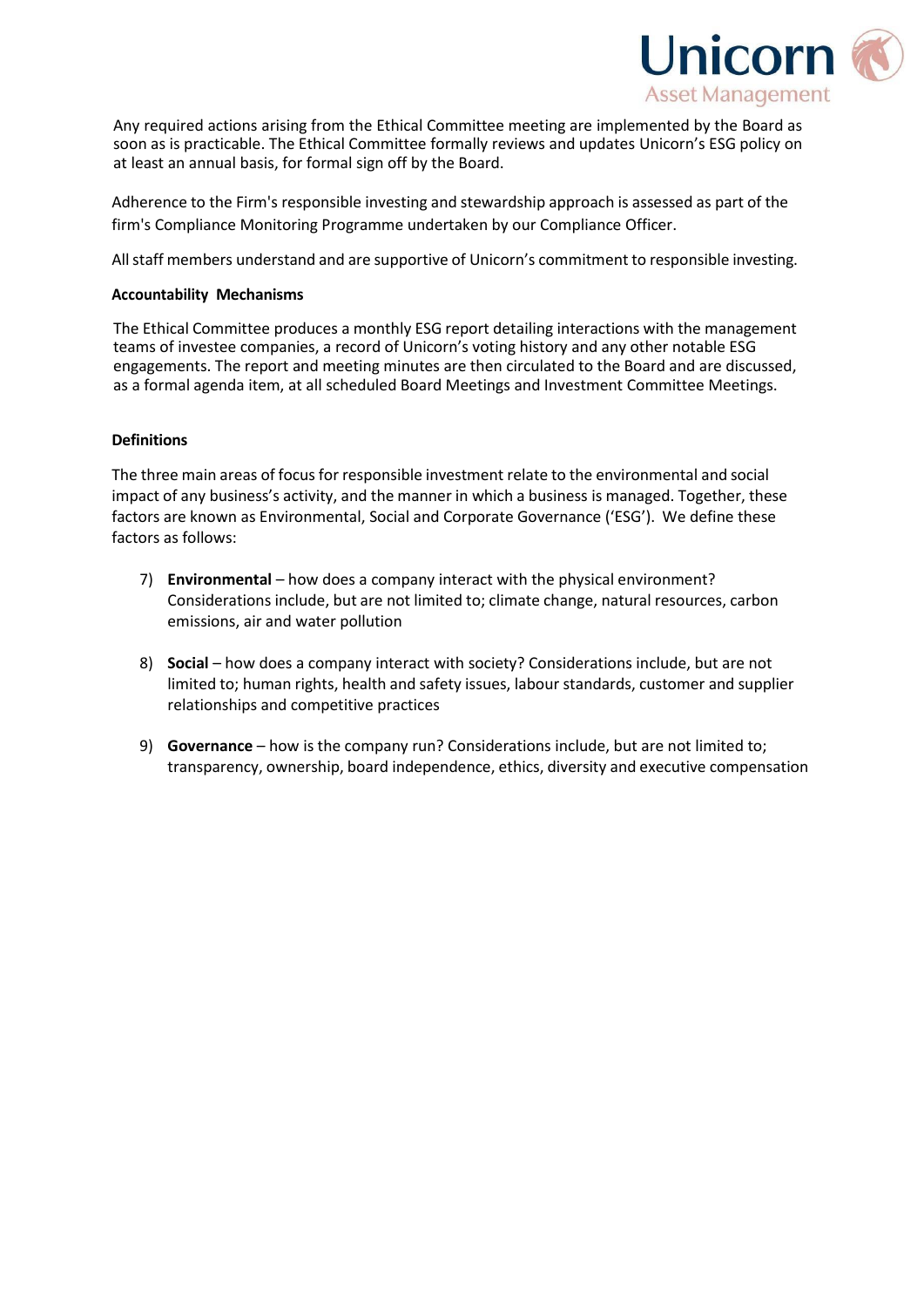

### **Process**

Unicorn's disciplined investment process seeks to identify the risks associated with any potential investment and also identify the factors that may impact long-term returns. The assessment of ESG factors is incorporated into this framework, in order to provide a more holistic understanding of our analysis of risk and reward.

Our integrated approach to ESG, places responsibility for ESG analysis onto Unicorn's investment team. The application and adherence of the policy is overseen by the firm's Ethical Officer who reports to Unicorn's Ethical Committee.

In the event that one of the holdings within a Fund falls outside the firm's ESG tolerance limits, the relevant Investment Manager will be expected to disinvest and will aim to sell that holding within 90 days of being made aware of the information.

There are three stages to Unicorn's integrated ESG approach ("Exclude", "Assess" and "Engage"). The process is supplemented with additional criteria for specific products (e.g. Unicorn UK Ethical Income Fund) and for segregated mandates if requested.



### **Exclude**

In line with both the Ottawa Treaty and the Oslo Convention, Unicorn fully supports the international conventions on cluster munitions and controversial weapons including; anti-personnel mines, cluster munitions and chemical & biological weapons. In line with our approach to responsible investment and our commitment to the UN PRI, we will not knowingly invest in any company that derives revenues from, or provides funding for, cluster munitions or controversial weapons. This exclusion parameter is imposed in relation to all of Unicorn's Funds or Mandates.

In addition, direct equity investments in certain sectors, such as Oil & Gas and Mining are excluded from the investable universe. These sectors typically do not exhibit the financial characteristics demanded by our disciplined investment process and have also historically demonstrated greater exposure to ESG controversies.

#### **Assess**

In addition to a detailed investment appraisal, an ESG review of all potential investments will be conducted by the fund manager and Ethical Officer, prior to introduction to any portfolio. The review has a pass or fail outcome, thereby prohibiting investment in any company which is deemed to have inadequate considerations towards ESG issues. The review covers the following areas:

- Prohibited sectors
- ESG controversies
- Environmental policies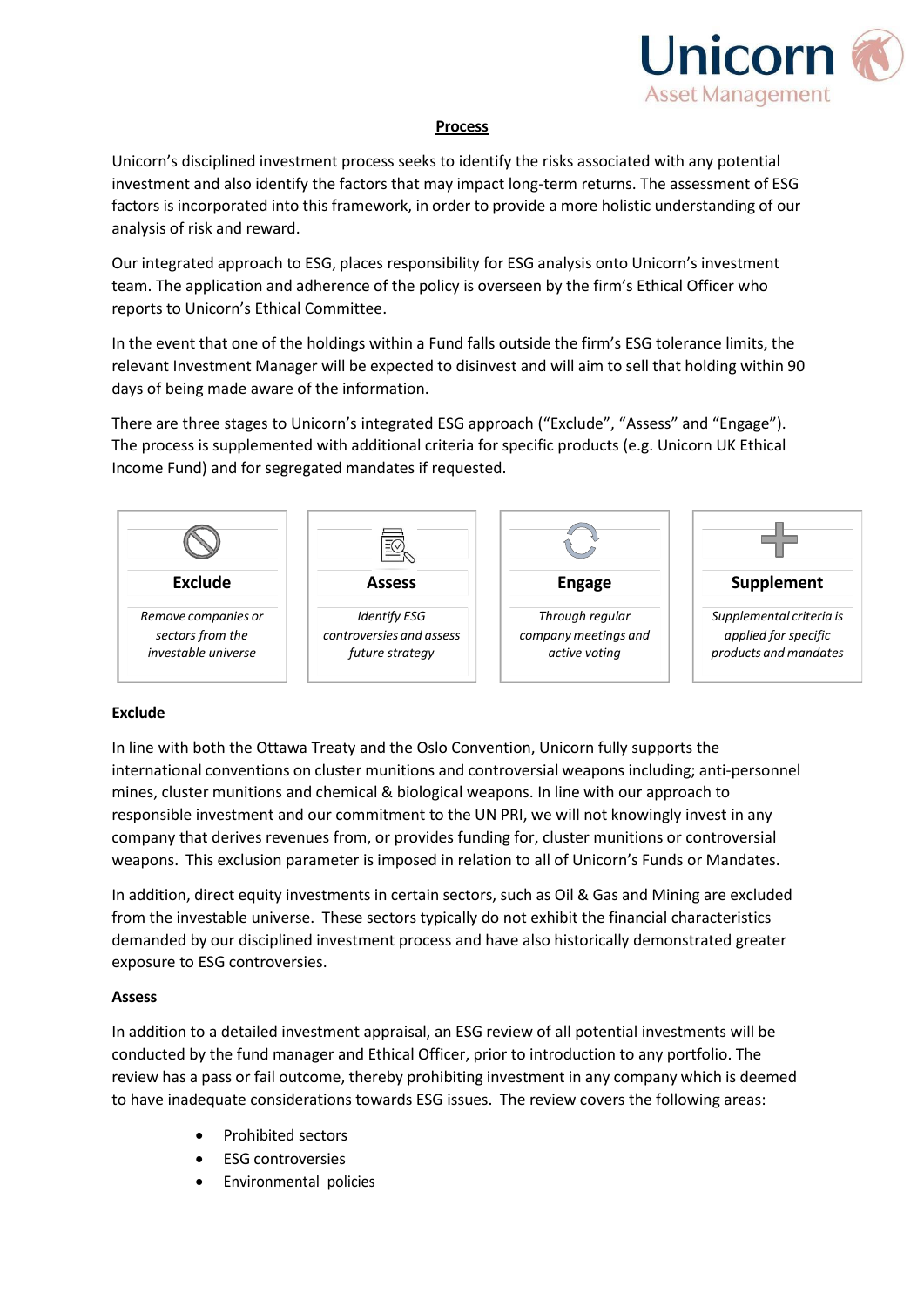

- Sustainability policies
- Health and safety policies
- Social value policies
- Human rights policies
- Corporate governance policies

Each of the above policies are reviewed and the integration of those policies into tangible KPIs is sought. Any issues are discussed with the company management teams. Companies are encouraged to improve disclosure and reporting where appropriate.

The identification of any significant controversies, or evidence of poor ESG practices, will take precedence over other financial and investment considerations and will be scored a "Fail", which will result in the exclusion of that potential investment from any of Unicorn's Funds.

#### **Engagement**

Engagement is a key component of our investment process and ongoing investment appraisal. We hold regular, typically biannual, meetings with investee company management teams in order to discuss their strategic, operational and governance approach. ESG issues and concerns are raised and discussed as an integral part of these meetings. These are recorded and the progress against such issues are monitored.

Company site visits are an important part of the investment process and allow the investment team to further scrutinise the ESG practices of investee companies. We aim to visit as many of our investee companies as possible.

Another mechanism of engagement is the exercising of voting rights. Unicorn actively votes on all resolutions and challenges management by voting against recommendations, which are inconsistent with our ESG expectations or disadvantage investors in UAM funds.

For the reasons described above, we believe that Engagement is therefore embedded in our investment process. This commitment to Engagement is reinforced by Unicorn's policy that all investee company voting decisions are taken by Unicorn's Fund Managers.

We also actively engage with third party ESG rating providers to inform and enhance their understanding of our investee companies especially for smaller companies where ratings agencies can leverage our in-depth understanding of the company business models.

### **Supplement**

Additional criteria are also considered for specific products and for segregated mandates if requested. The Unicorn UK Ethical Income Fund applies an additional business involvement screen to further filter the investible universe of companies which meet the fund's ethical criteria. Additional detail is set out in the Unicorn UK Ethical Income Fund Policy Statement.

#### **Stock Lending**

Unicorn does not participate in stock lending.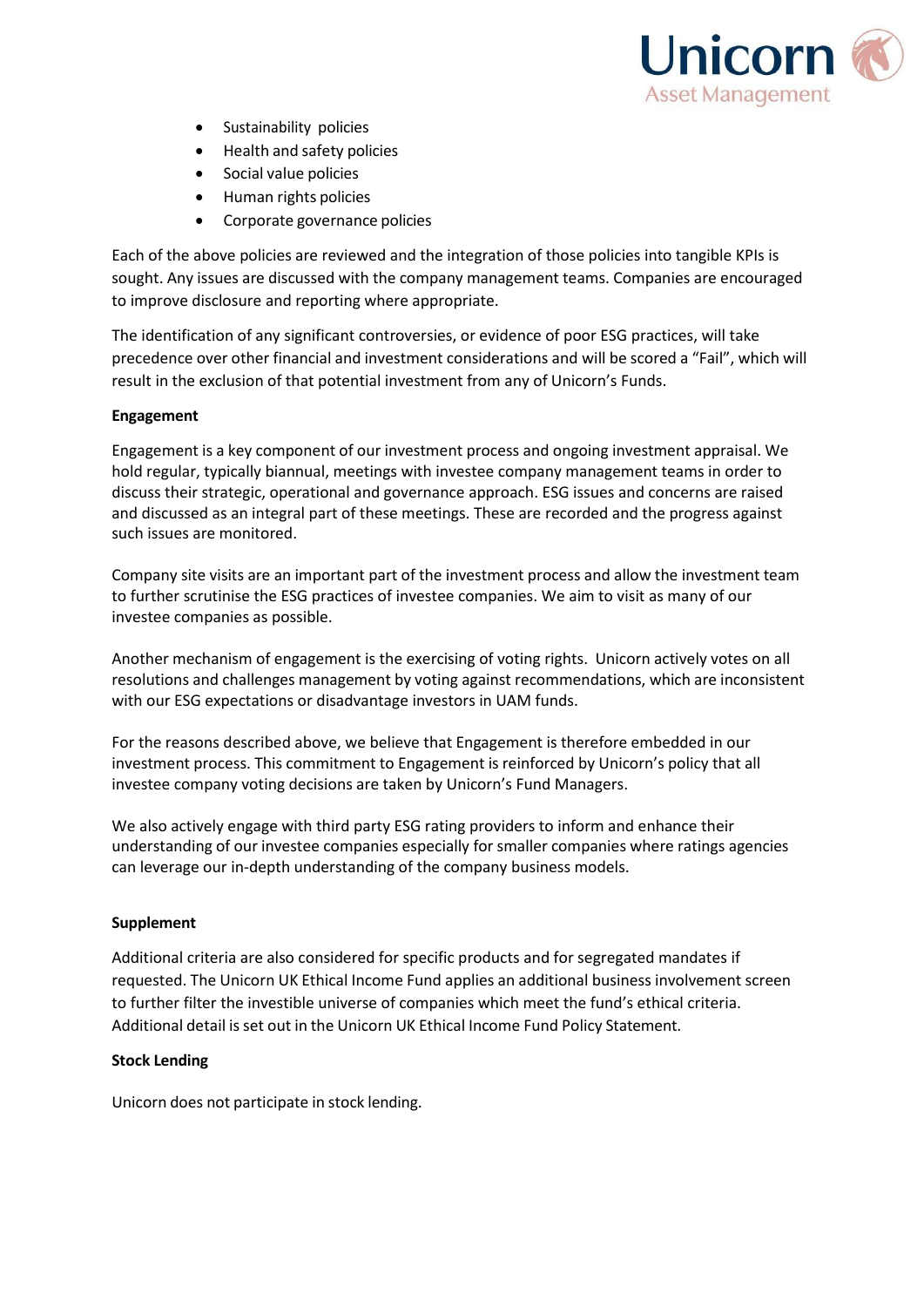

### **Proprietary Research**

Investment research is performed in house, which has been the case since the inception of Unicorn Asset Management in 2000. This approach demands thorough due diligence of all investments, which fosters an in depth understanding of company business models from an operational, financial and ESG perspective. This is especially important when investing in smaller companies where relevant information is often less readily available. Regular meetings with company management teams form an integral part of the proprietary appraisal of investments.

#### **Third Party Providers**

Specialist providers of ESG services may be utilised to provide independent analysis of Unicorn's investee companies. We are mindful of the limitations of third party providers, both in terms of coverage and in terms of detailed understanding of company business models. The quality and breadth of coverage and understanding is particularly inconsistent further down the market cap scale. For these reasons, ESG research produced by third parties is only used as an indicative guide, and to inform and support our internal ESG assessment of a company. We work proactively with third party providers, often sharing our expertise to help inform and improve their assessment of companies that do not form part of their standard ESG coverage.

Currently, third party analysis is only utilised as part of the independent verification of the Unicorn UK Ethical Income Fund's ethical screening process. This comprises a 'business involvement' screen and an 'ESG controversies' screen.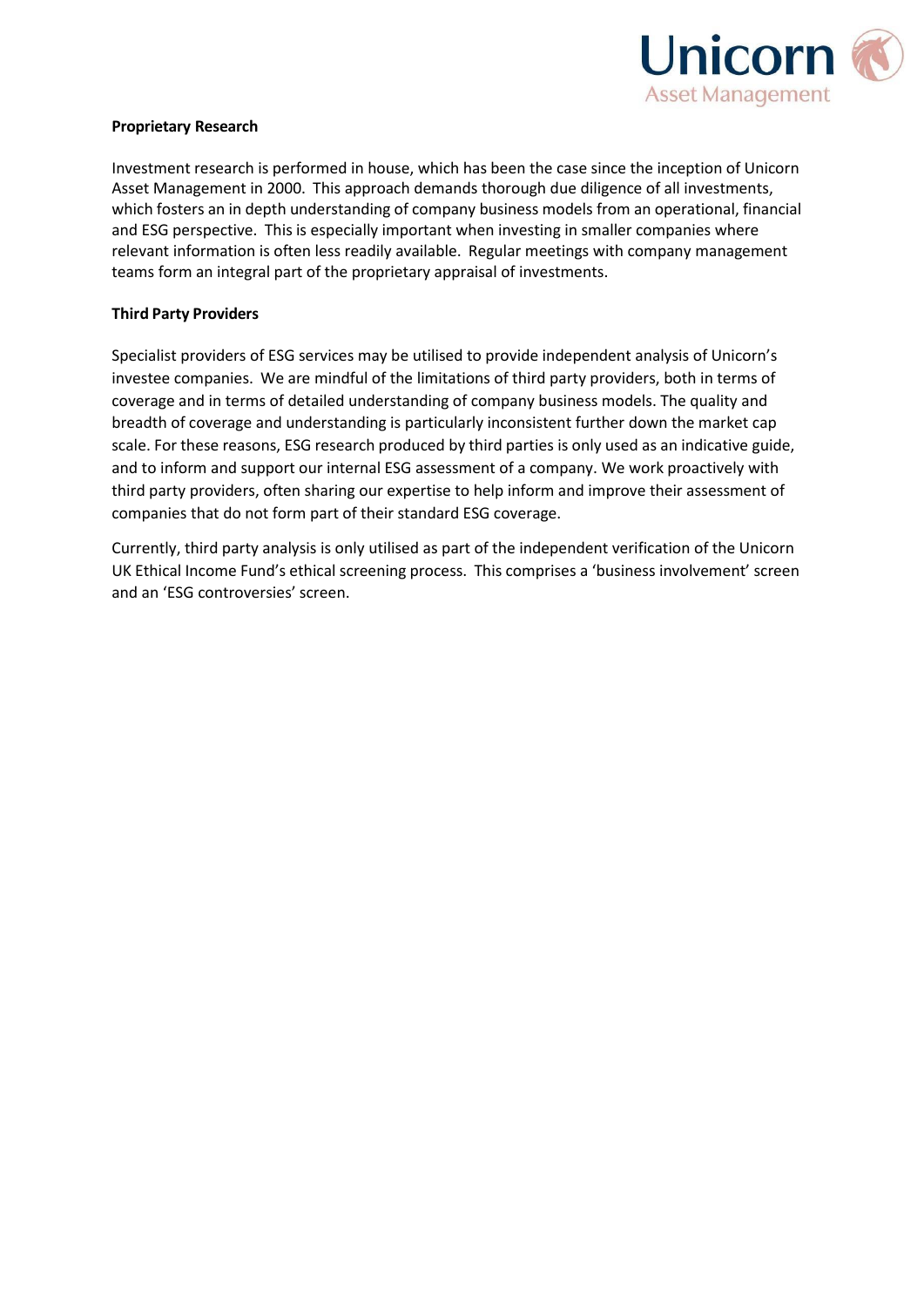

## **Stewardship**

Unicorn aims to promote the long term success of companies in such a way that the ultimate providers of capital also prosper. We believe that the companies we invest in should exhibit high standards of governance. Good governance should play an integral part in creating shareholder value and thereby helping us to achieve good investment performance for our clients. Unicorn is committed to ensuring that it operates in the best long-term interests of its clients.

The firm is committed to managing and resolving any conflicts that may arise as a consequence of the firm's responsible investment policy.

Consistent with the requirements of the FCA, the nature of our commitment to the 2012 or 2020 UK Stewardship Codes can be found in the firm's current Stewardship policy.

### **Corporate Governance**

Unicorn invests in UK Companies and actively targets investment in those companies that employ sound corporate governance practices. Unicorn is committed to exercising responsible ownership. Our conviction is that companies which adopt best practice in corporate governance, will be more successful in their core activities and deliver enhanced returns for shareholders over the long term.

Unicorn is committed to following the principles of the UK Corporate Governance Code ("the Code") published by the Financial Reporting Council ("FRC").

Our approach to corporate governance is set out in detail in Unicorn Asset Management's Corporate Governance Policy document.

### **Proxy Voting**

Unicorn will, to the extent we are authorised by our clients to do so, exercise proxy votes at all shareholder meetings. It is important to note, that Unicorn acts as an agent on behalf of its clients and is not the beneficial owner of the investee company's shares. Voting decisions are made by our Fund Managers and are based on their knowledge, and research of, the investee company concerned. In addition the management teams of our investee companies are also interrogated with regard to their approach to ESG matters.

Where contentious issues arise in relation to Shareholder Resolutions at company meetings, Unicorn will usually contact the management of the investee company in order to exchange views and give management teams the opportunity to articulate their position.

The long term nature of the relationships that we develop with the Boards of investee companies typically enable us to resolve any concerns that we may have over strategy, the management of risk or governance practices. However, in the event of an unsatisfactory explanation of contentious issues, Unicorn will vote against the recommended proposals put forward by the investee company Board.

Unicorn's proxy voting history is available on the company website.

Unicorn's approach to proxy voting is set out in detail in Unicorn Asset Management's Voting Policy document.